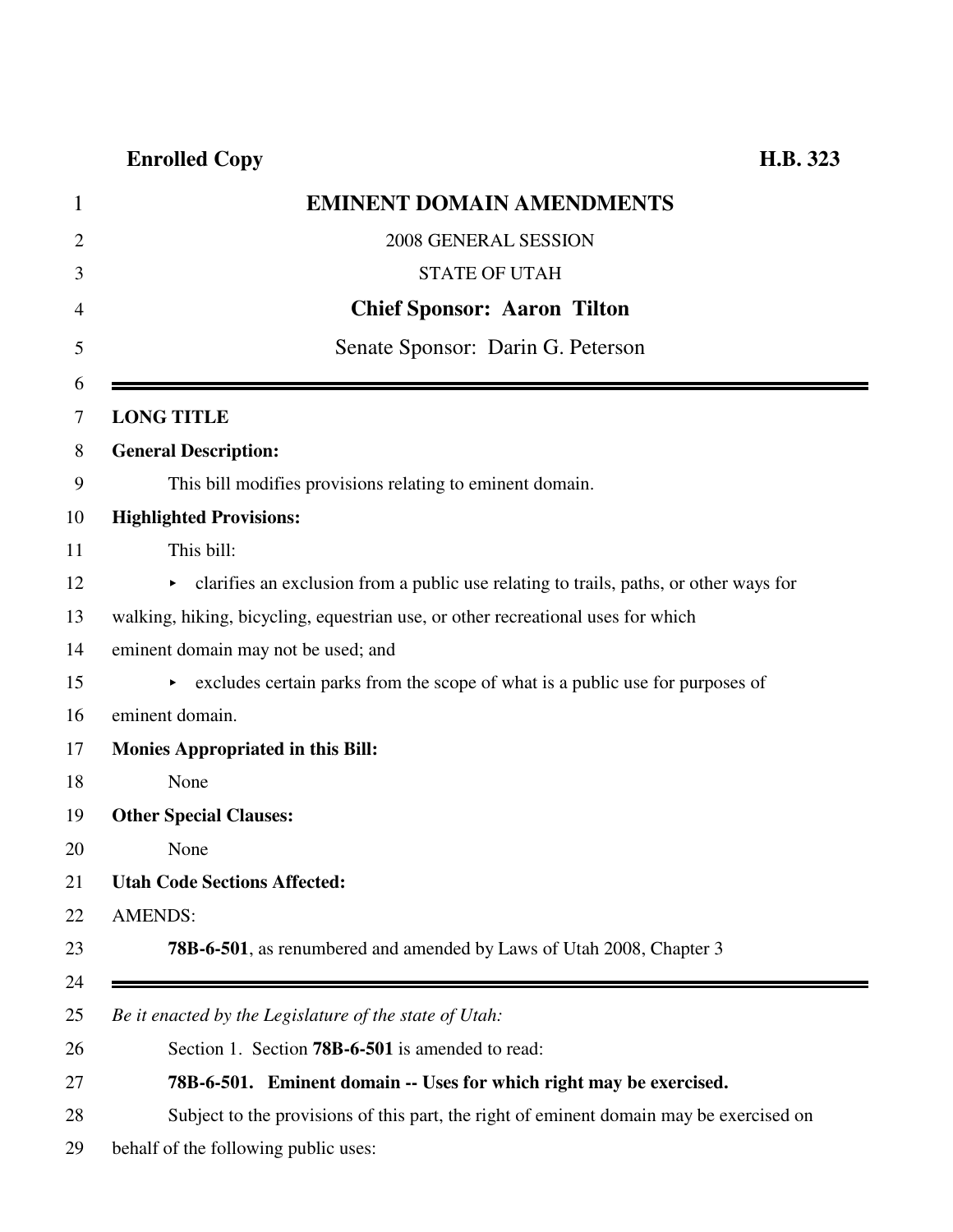## **H.B. 323 Enrolled Copy**

| 30 | (1) all public uses authorized by the Government of the United States [: $\cdot$ ]:                          |
|----|--------------------------------------------------------------------------------------------------------------|
| 31 | (2) public buildings and grounds for the use of the state, and all other public uses                         |
| 32 | authorized by the Legislature[ $\cdot$ ]:                                                                    |
| 33 | $(3)$ (a) public buildings and grounds for the use of any county, city [or incorporated].                    |
| 34 | town, or board of education;                                                                                 |
| 35 | (b) reservoirs, canals, aqueducts, flumes, ditches, or pipes for conducting water for the                    |
| 36 | use of the inhabitants of any county $[\sigma r]$ , city, or [incorporated] town, or for the draining of any |
| 37 | county, city, or [incorporated] town;                                                                        |
| 38 | (c) the raising of the banks of streams, removing obstructions from streams, and                             |
| 39 | widening, deepening, or straightening their channels;                                                        |
| 40 | (d) bicycle paths and sidewalks adjacent to paved roads;                                                     |
| 41 | (e) roads, streets, and alleys for public vehicular use, excluding trails, paths, or other                   |
| 42 | ways for walking, hiking, bicycling, equestrian use, or other recreational uses, or whose primary            |
| 43 | purpose is as a foot path, equestrian trail, bicycle path, or walkway; and                                   |
| 44 | (f) all other public uses for the benefit of any county, city, or [incorporated] town, or its                |
| 45 | inhabitants[.];                                                                                              |
| 46 | (4) wharves, docks, piers, chutes, booms, ferries, bridges, toll roads, byroads, plank and                   |
| 47 | turnpike roads, roads for transportation by traction engines or road locomotives, roads for                  |
| 48 | logging or lumbering purposes, and railroads and street railways for public transportation[-].               |
| 49 | (5) reservoirs, dams, watergates, canals, ditches, flumes, tunnels, aqueducts and pipes                      |
| 50 | for the supplying of persons, mines, mills, smelters or other works for the reduction of ores,               |
| 51 | with water for domestic or other uses, or for irrigation purposes, or for the draining and                   |
| 52 | reclaiming of lands, or for the floating of logs and lumber on streams not navigable, or for solar           |
| 53 | evaporation ponds and other facilities for the recovery of minerals in solution[-];                          |
| 54 | (6) (a) roads, railroads, tramways, tunnels, ditches, flumes, pipes, and dumping places                      |
| 55 | to facilitate the milling, smelting, or other reduction of ores, or the working of mines, quarries,          |
| 56 | coal mines, or mineral deposits including minerals in solution;                                              |
| 57 | (b) outlets, natural or otherwise, for the deposit or conduct of tailings, refuse or water                   |
|    |                                                                                                              |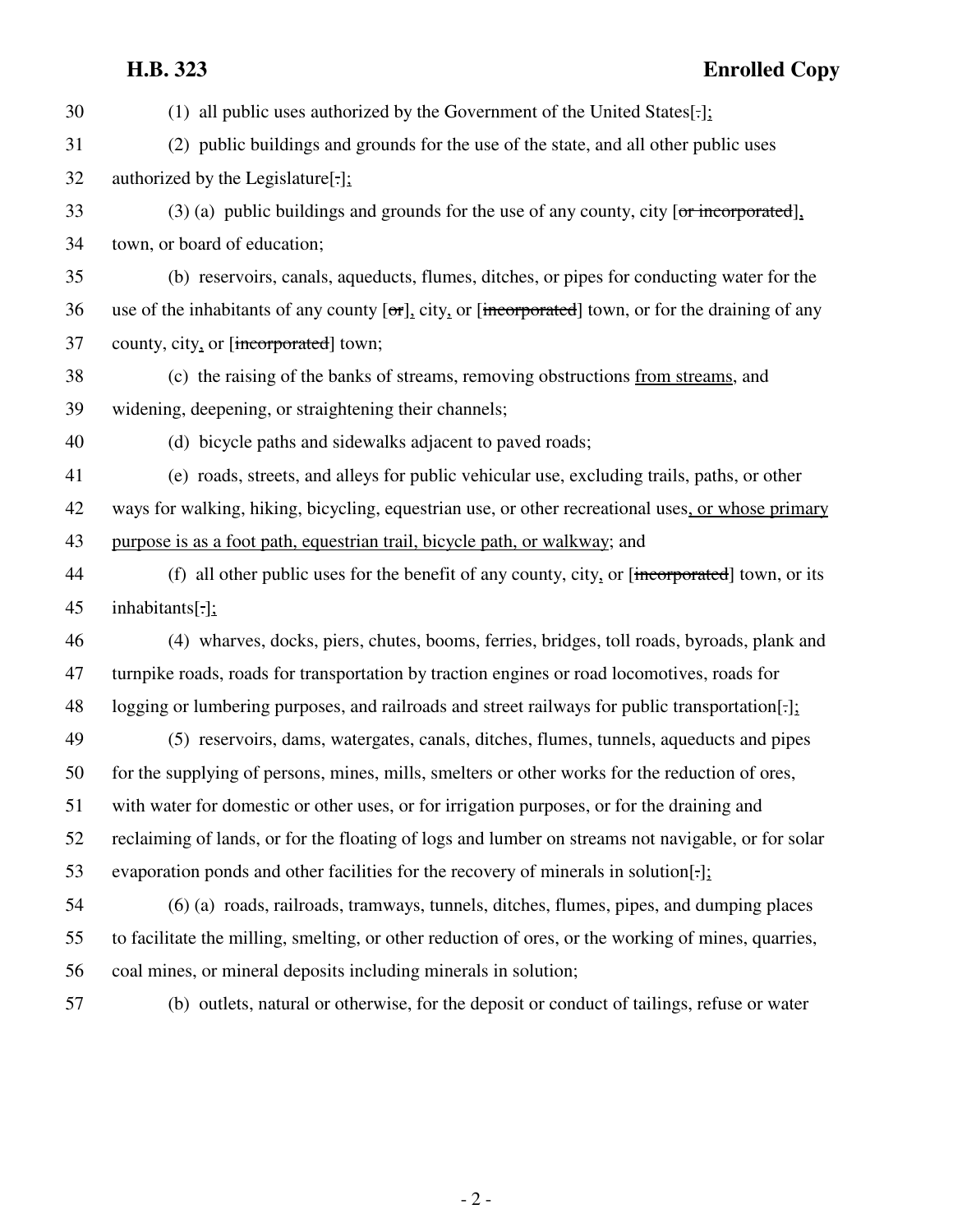### **Enrolled Copy H.B. 323**

| 58 | from mills, smelters or other works for the reduction of ores, or from mines, quarries, coal     |
|----|--------------------------------------------------------------------------------------------------|
| 59 | mines or mineral deposits including minerals in solution;                                        |
| 60 | (c) mill dams;                                                                                   |
| 61 | (d) gas, oil or coal pipelines, tanks or reservoirs, including any subsurface stratum or         |
| 62 | formation in any land for the underground storage of natural gas, and in connection with that,   |
| 63 | any other interests in property which may be required to adequately examine, prepare, maintain,  |
| 64 | and operate underground natural gas storage facilities;                                          |
| 65 | (e) solar evaporation ponds and other facilities for the recovery of minerals in solution;       |
| 66 | and                                                                                              |
| 67 | (f) any occupancy in common by the owners or possessors of different mines, quarries,            |
| 68 | coal mines, mineral deposits, mills, smelters, or other places for the reduction of ores, or any |
| 69 | place for the flow, deposit or conduct of tailings or refuse matter[-];                          |
| 70 | (7) byroads leading from highways to residences and farms[.];                                    |
| 71 | (8) telegraph, telephone, electric light and electric power lines, and sites for electric        |
| 72 | light and power plants[ $:$ ];                                                                   |
| 73 | (9) sewerage of any city or town, or of any settlement of not less than ten families, or of      |
| 74 | any public building belonging to the state, or of any college or university[.]:                  |
| 75 | (10) canals, reservoirs, dams, ditches, flumes, aqueducts, and pipes for supplying and           |
| 76 | storing water for the operation of machinery for the purpose of generating and transmitting      |
| 77 | electricity for power, light or heat[.];                                                         |
| 78 | $(11)$ cemeteries and public parks[ $\cdot$ ], except for a park whose primary use is:           |
| 79 | (a) as a trail, path, or other way for walking, hiking, bicycling, or equestrian use; or         |
| 80 | (b) to connect other trails, paths, or other ways for walking, hiking, bicycling, or             |
| 81 | equestrian use;                                                                                  |
| 82 | (12) pipe lines for the purpose of conducting any and all liquids connected with the             |
| 83 | manufacture of beet sugar[-]; and                                                                |
| 84 | (13) sites for mills, smelters or other works for the reduction of ores and necessary to         |
| 85 | their successful operation, including the right to take lands for the discharge and natural      |